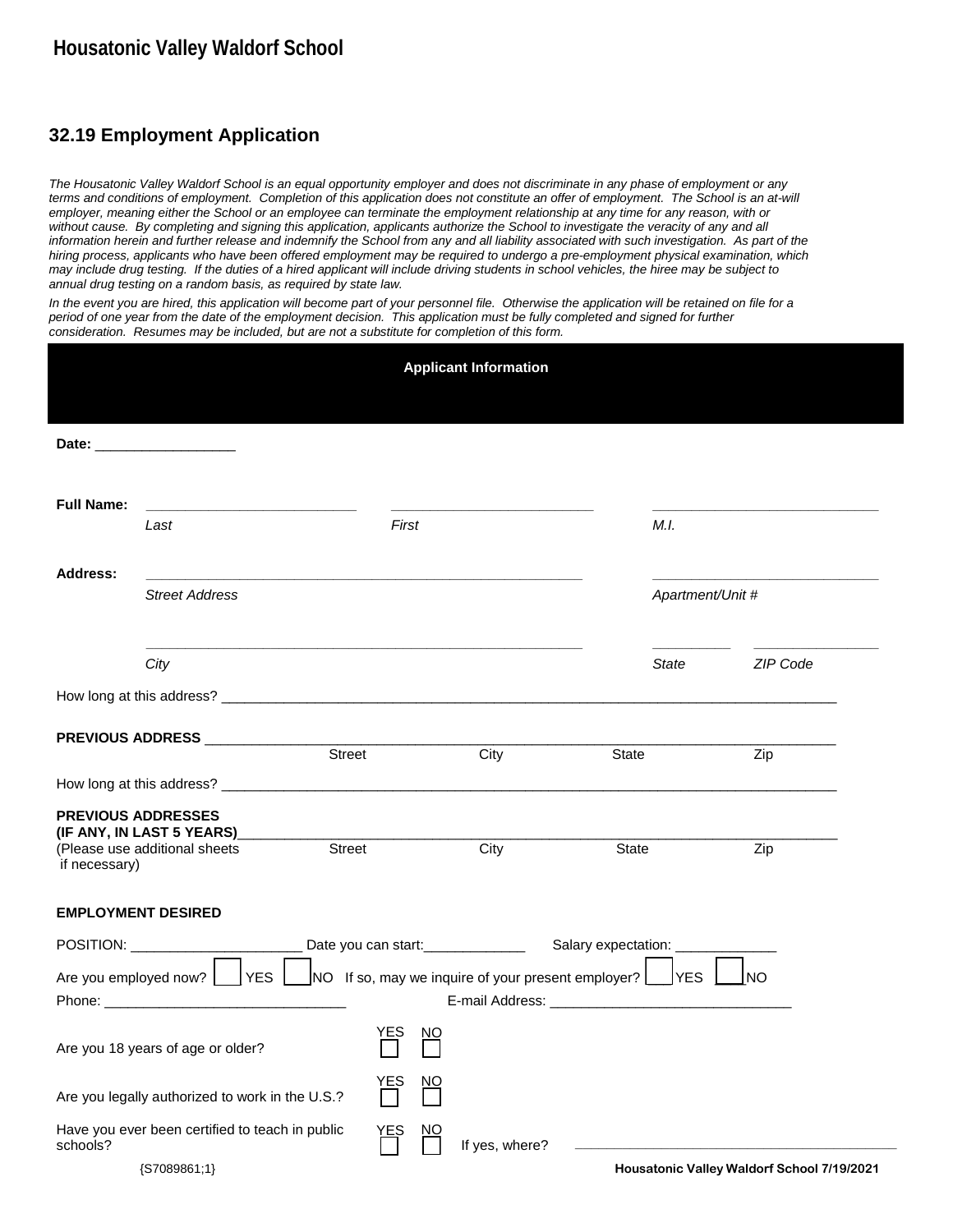| Have you ever worked for the School?                                                                                                                                                                                                                                           | YES NO               |                   |           | If yes, when and why did your employment end?              |
|--------------------------------------------------------------------------------------------------------------------------------------------------------------------------------------------------------------------------------------------------------------------------------|----------------------|-------------------|-----------|------------------------------------------------------------|
| Have you ever applied to the School before?                                                                                                                                                                                                                                    |                      | If yes, when?     |           |                                                            |
| Are you currently subject to a non-compete,<br>non-solicitation, employment agreement or any<br>other obligation with a party that could restrict,<br>in any way, your ability to work for the School<br>or your ability to perform the job for which you<br>are applying for? | <u>YES INO</u>       |                   |           | If yes, please provide documentation with your application |
| Referral Source:   School Website                                                                                                                                                                                                                                              | School Employee      |                   |           |                                                            |
|                                                                                                                                                                                                                                                                                |                      | <b>Education</b>  |           |                                                            |
|                                                                                                                                                                                                                                                                                | Address:             |                   |           |                                                            |
| How many years did you attend:                                                                                                                                                                                                                                                 | Did you<br>graduate? | <b>YES</b>        | NO        | Degree:                                                    |
| College:                                                                                                                                                                                                                                                                       | Address:             |                   |           |                                                            |
| How many years did you attend: __________                                                                                                                                                                                                                                      | Did you<br>graduate? | YES               | <u>NO</u> | Degree:                                                    |
| Other:<br><u> 1980 - An Dùbhlachd ann an Dùbhlachd an Dùbhlachd ann an Dùbhlachd ann an Dùbhlachd ann an Dùbhlachd ann an Dùbhlachd ann an Dùbhlachd ann an Dùbhlachd ann an Dùbhlachd ann an Dùbhlachd ann an Dùbhlachd ann an Dùbhlachd </u>                                 | Address:             |                   |           |                                                            |
| How many years did you attend: __________                                                                                                                                                                                                                                      | Did you<br>graduate? | <b>YES</b>        | NQ        | Degree:                                                    |
| Please provide the name of three persons not related to you, whom you have known for at least one year.                                                                                                                                                                        |                      | <b>References</b> |           |                                                            |
|                                                                                                                                                                                                                                                                                |                      |                   |           |                                                            |
| <b>Full Name:</b>                                                                                                                                                                                                                                                              |                      | Relationship:     |           | <u> 1980 - Johann Barn, mars ann an t-Sainte</u>           |
| Company:<br><u> 1989 - Andrea Stadt Britain, amerikansk politiker (d. 1989)</u>                                                                                                                                                                                                |                      |                   |           | Phone:<br>the control of the control of the control of     |
| Address:<br><u> 1989 - Andrea Stadt Britain, amerikansk politiker (</u>                                                                                                                                                                                                        |                      |                   |           |                                                            |
| <b>Full Name:</b>                                                                                                                                                                                                                                                              |                      | Relationship:     |           |                                                            |
| Company:<br><u> 1980 - Johann John Harry, mars eta bat eta bat eta bat ez arteko hamar eta bat ez arteko hamarra</u>                                                                                                                                                           |                      |                   |           | Phone:                                                     |
| Address:                                                                                                                                                                                                                                                                       |                      |                   |           |                                                            |

Ī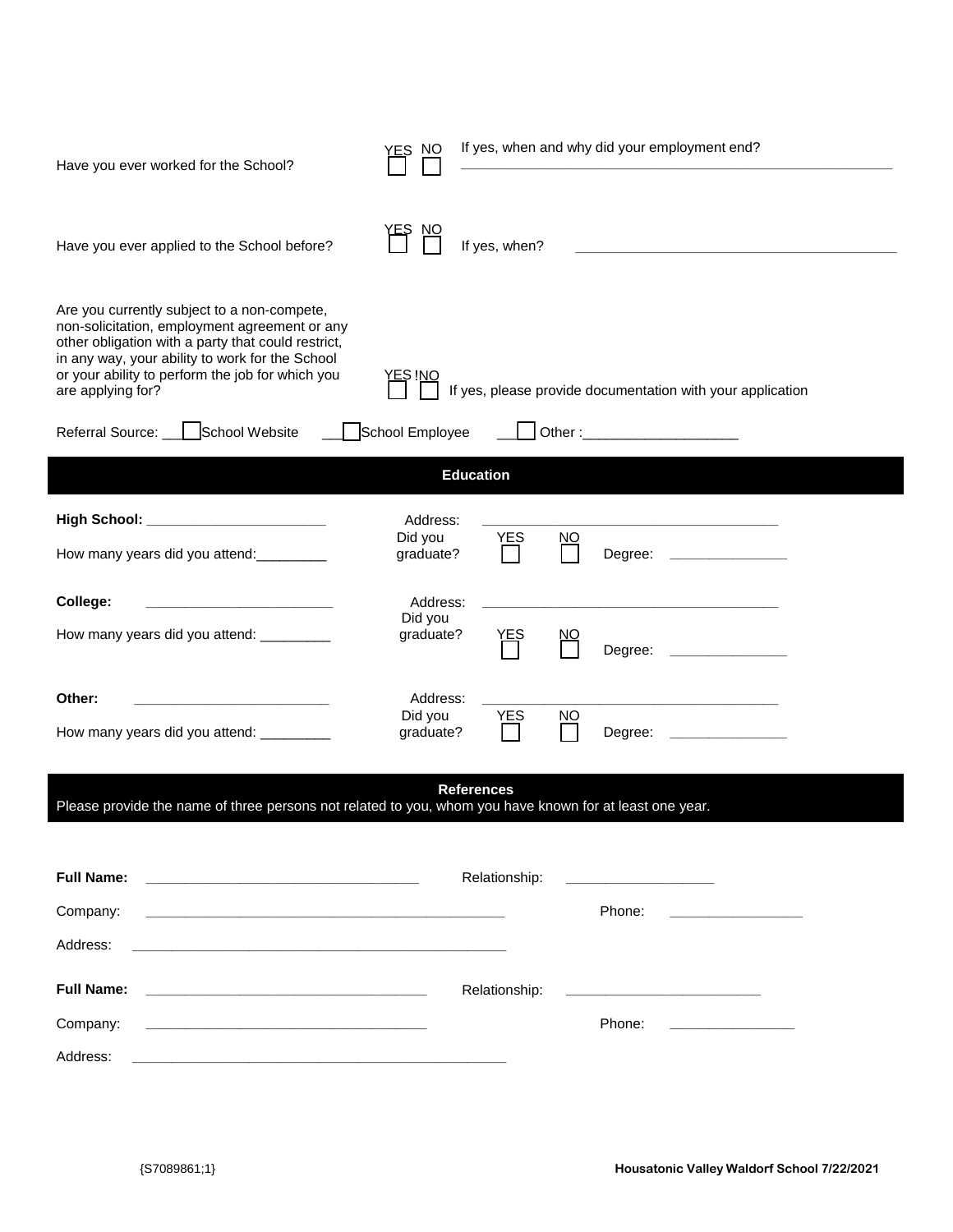| <b>Full Name:</b> | Relationship: |
|-------------------|---------------|
| Company:          | Phone:        |
| Address:          |               |

|                   | <b>Previous Employment</b><br>Please start with your present or most recent employer. Applicants must include a full employment history, including unpaid<br>or volunteer employment, that involved contact with children. Do not omit periods of employment. You must complete this<br>section even if you are submitting a resume. Please use additional sheets of paper if necessary. |  |
|-------------------|------------------------------------------------------------------------------------------------------------------------------------------------------------------------------------------------------------------------------------------------------------------------------------------------------------------------------------------------------------------------------------------|--|
| Employer:         | Phone:<br><u> The Communication of the Communication</u><br><u> 1980 - Johann John Stone, Amerikaansk politiker (* 1950)</u>                                                                                                                                                                                                                                                             |  |
| Address:          | Supervisor: _____________________                                                                                                                                                                                                                                                                                                                                                        |  |
| Job Title:        | <u> 1989 - Johann John Stone, markin film yn y brening yn y brening yn y brening yn y brening yn y brening yn y br</u>                                                                                                                                                                                                                                                                   |  |
| Responsibilities: |                                                                                                                                                                                                                                                                                                                                                                                          |  |
|                   | Did this position involve contact with children? YES  <br><b>NO</b>                                                                                                                                                                                                                                                                                                                      |  |
| From:             | Reason for Leaving:<br>To:<br><u> 2000 - 2000 - 2000 - 2000 - 2000 - 2000 - 2000 - 2000 - 2000 - 2000 - 2000 - 2000 - 2000 - 2000 - 2000 - 200</u>                                                                                                                                                                                                                                       |  |
| Employer:         | Phone: National Phone State Contract of the State Contract of the State Contract of the State Contract of the State Contract of the State Contract of the State Contract of the State Contract of the State Contract of the St<br><u> 1980 - Jan Barnett, fransk politik (d. 1980)</u>                                                                                                   |  |
| Address:          | Supervisor: ______________________<br><u> 1989 - Johann John Stein, markin fan it ferstjer fan it ferstjer fan it ferstjer fan it ferstjer fan it fers</u>                                                                                                                                                                                                                               |  |
| Job Title:        | <u> 1989 - Johann John Stone, markin amerikan bisa di sebagai pertama pertama pertama pertama pertama pertama per</u>                                                                                                                                                                                                                                                                    |  |
| Responsibilities: | <u> 1989 - Jan Samuel Barbara, martin da shekara ta 1989 - An tsara tsara tsara tsara tsara tsara tsara tsara tsa</u>                                                                                                                                                                                                                                                                    |  |
|                   | Did this position involve contact with children? YES    <br><b>NO</b>                                                                                                                                                                                                                                                                                                                    |  |
| From:             | To:                                                                                                                                                                                                                                                                                                                                                                                      |  |
| Employer:         |                                                                                                                                                                                                                                                                                                                                                                                          |  |
| Address:          |                                                                                                                                                                                                                                                                                                                                                                                          |  |
| Job Title:        | <u> 1989 - Johann John Stone, mars et al. 1989 - John Stone, mars et al. 1989 - John Stone, mars et al. 1989 - John Stone</u>                                                                                                                                                                                                                                                            |  |
| Responsibilities: |                                                                                                                                                                                                                                                                                                                                                                                          |  |
|                   | Did this position involve contact with children? YES<br><b>NO</b>                                                                                                                                                                                                                                                                                                                        |  |
| From:             | To:<br>Reason for Leaving:                                                                                                                                                                                                                                                                                                                                                               |  |
| Employer:         | Phone:                                                                                                                                                                                                                                                                                                                                                                                   |  |
| Address:          | Supervisor:<br><u> 1980 - Jan Barnett, martin amerikan basal dan berasal dalam basal dalam basal dalam basal dalam basal dalam b</u>                                                                                                                                                                                                                                                     |  |
| Job Title:        |                                                                                                                                                                                                                                                                                                                                                                                          |  |
| Responsibilities: |                                                                                                                                                                                                                                                                                                                                                                                          |  |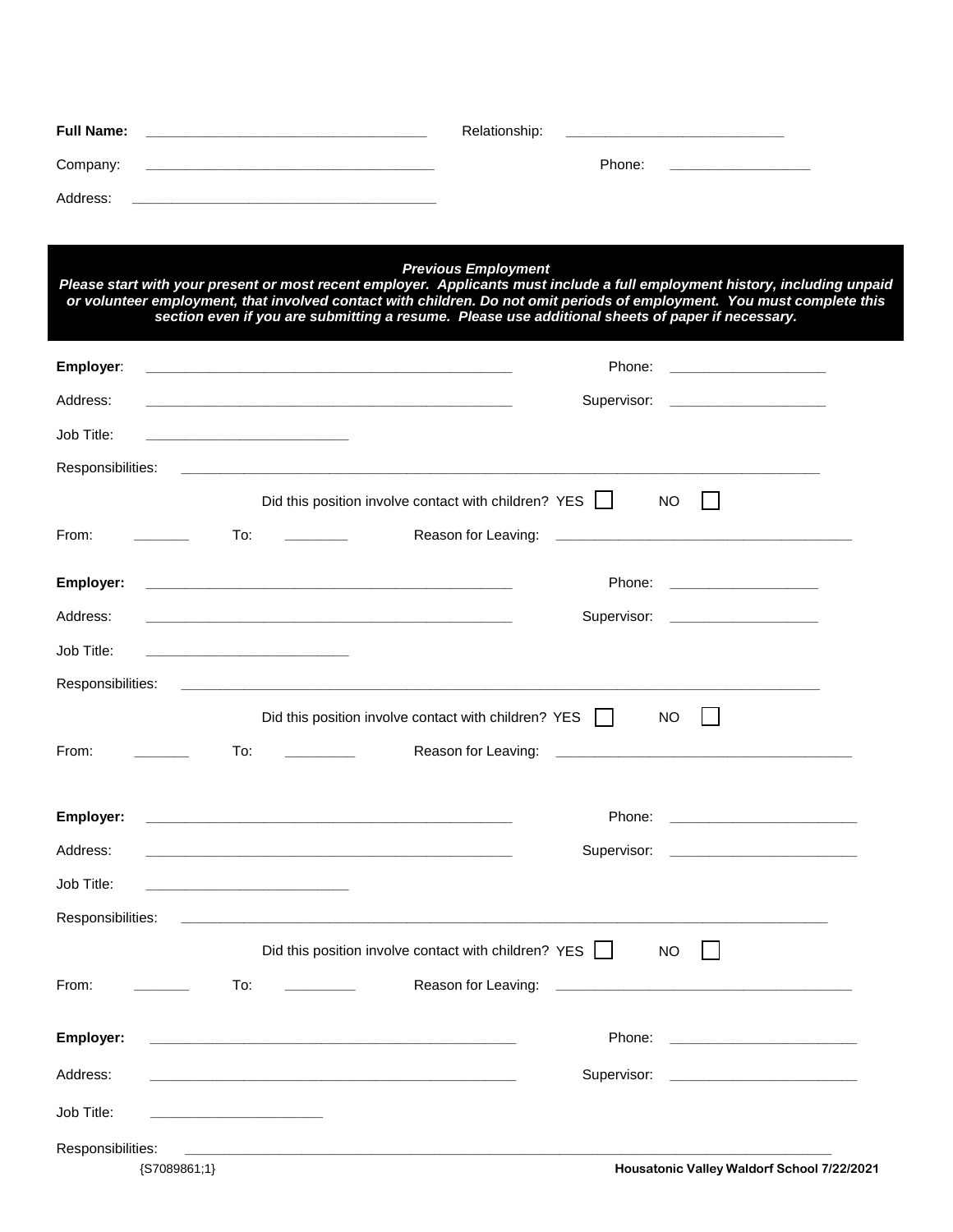|                                   | Did this position involve contact with children? YES    <br><b>NO</b>                                                                                                                                                                                                                                                                                                                                                                                                                                                                                                                                                                                                                                                                                                      |
|-----------------------------------|----------------------------------------------------------------------------------------------------------------------------------------------------------------------------------------------------------------------------------------------------------------------------------------------------------------------------------------------------------------------------------------------------------------------------------------------------------------------------------------------------------------------------------------------------------------------------------------------------------------------------------------------------------------------------------------------------------------------------------------------------------------------------|
| From:                             |                                                                                                                                                                                                                                                                                                                                                                                                                                                                                                                                                                                                                                                                                                                                                                            |
|                                   | <b>Military Service</b>                                                                                                                                                                                                                                                                                                                                                                                                                                                                                                                                                                                                                                                                                                                                                    |
| Branch:                           | Number of Years Served ___________<br><u> 1989 - Johann John Stone, markin film yn y brening yn y brening yn y brening yn y brening yn y brening yn y br</u>                                                                                                                                                                                                                                                                                                                                                                                                                                                                                                                                                                                                               |
| Rank at Discharge:                |                                                                                                                                                                                                                                                                                                                                                                                                                                                                                                                                                                                                                                                                                                                                                                            |
| If other than honorable, explain: |                                                                                                                                                                                                                                                                                                                                                                                                                                                                                                                                                                                                                                                                                                                                                                            |
|                                   |                                                                                                                                                                                                                                                                                                                                                                                                                                                                                                                                                                                                                                                                                                                                                                            |
|                                   | <b>Background and Criminal History</b>                                                                                                                                                                                                                                                                                                                                                                                                                                                                                                                                                                                                                                                                                                                                     |
|                                   | Have you ever been convicted of a crime, or are criminal charges pending against you? <u>II</u> Yes<br><b>No</b><br>If yes, please provide details of such conviction or pending charges on an additional sheet of paper.                                                                                                                                                                                                                                                                                                                                                                                                                                                                                                                                                  |
|                                   | Have you ever been employed by a local or regional board of education, a private school, a governing council of a state or!<br>local charter school, an interdistrict magnet school operator or other employment (including unpaid or volunteer employment)!<br>that caused you to have contact with children? $\Box$ Yes<br>$\perp$ No                                                                                                                                                                                                                                                                                                                                                                                                                                    |
| piece of paper.                   | Have you ever been the subject of an abuse or neglect or sexual misconduct investigation by any employer, state agency or!<br>municipal police department, unless the investigation resulted in a finding that all allegations were unsubstantiated?<br>$\Box$ Yes $\Box$ No If yes, please provide specific details of such investigation including dates on an additional                                                                                                                                                                                                                                                                                                                                                                                                |
| additional piece of paper.        | Have you ever been disciplined or asked to resign from employment or resigned from or otherwise separated from any!<br>employment while an allegation of abuse or neglect was pending or under investigation by the Department of Children and!<br>Families (or its equivalent), or an allegation of sexual misconduct was pending or under investigation or due to an allegation!<br>substantiated pursuant to C.G. S. section 17a-101g of abuse or neglect, or of sexual misconduct or a conviction for abuse or!<br>neglect or sexual misconduct?     Yes   LNo If yes, please provide specific details of the incident(s) on an                                                                                                                                        |
|                                   | Have you ever had a professional or occupational license or certificate suspended or revoked or have you ever surrendered!<br>such a license or certificate while an allegation of abuse or neglect was pending or under investigation by the Department of!<br>Children and Families (or its equivalent), or an investigation of sexual misconduct was pending or under investigation, or due!<br>to an allegation substantiated by the Department of Children and Families (or its equivalent) of abuse or neglect or of sexual!<br>misconduct or a conviction for abuse or neglect or sexual misconduct? $\Box$ $\Box$ Yes<br>$\Box$ No If yes, please provide specific<br>details of such allegation or investigation including dates on an additional piece of paper. |
| employer(s)                       | Have you ever been involuntarily terminated from your employment or a voluntary position?<br>No Which!<br><b>Yes</b><br>If yes, please explain the circumstances of such involuntary termination on a<br>separate sheet of paper and attach this sheet to this application.                                                                                                                                                                                                                                                                                                                                                                                                                                                                                                |
|                                   | Is there a reason any past employer would give you a negative reference? If yes, who and why? Please use an additional<br>sheet of paper if necessary and attach this sheet to this application.                                                                                                                                                                                                                                                                                                                                                                                                                                                                                                                                                                           |
| involving violence? __            | Have you ever been disciplined or discharged by an employer for making threats, fighting, or participating in any incidents!<br>No If yes, please provide the approximate dates and a description of the incident<br>Yes<br>on a separate sheet of paper and attach this sheet to this application.                                                                                                                                                                                                                                                                                                                                                                                                                                                                        |